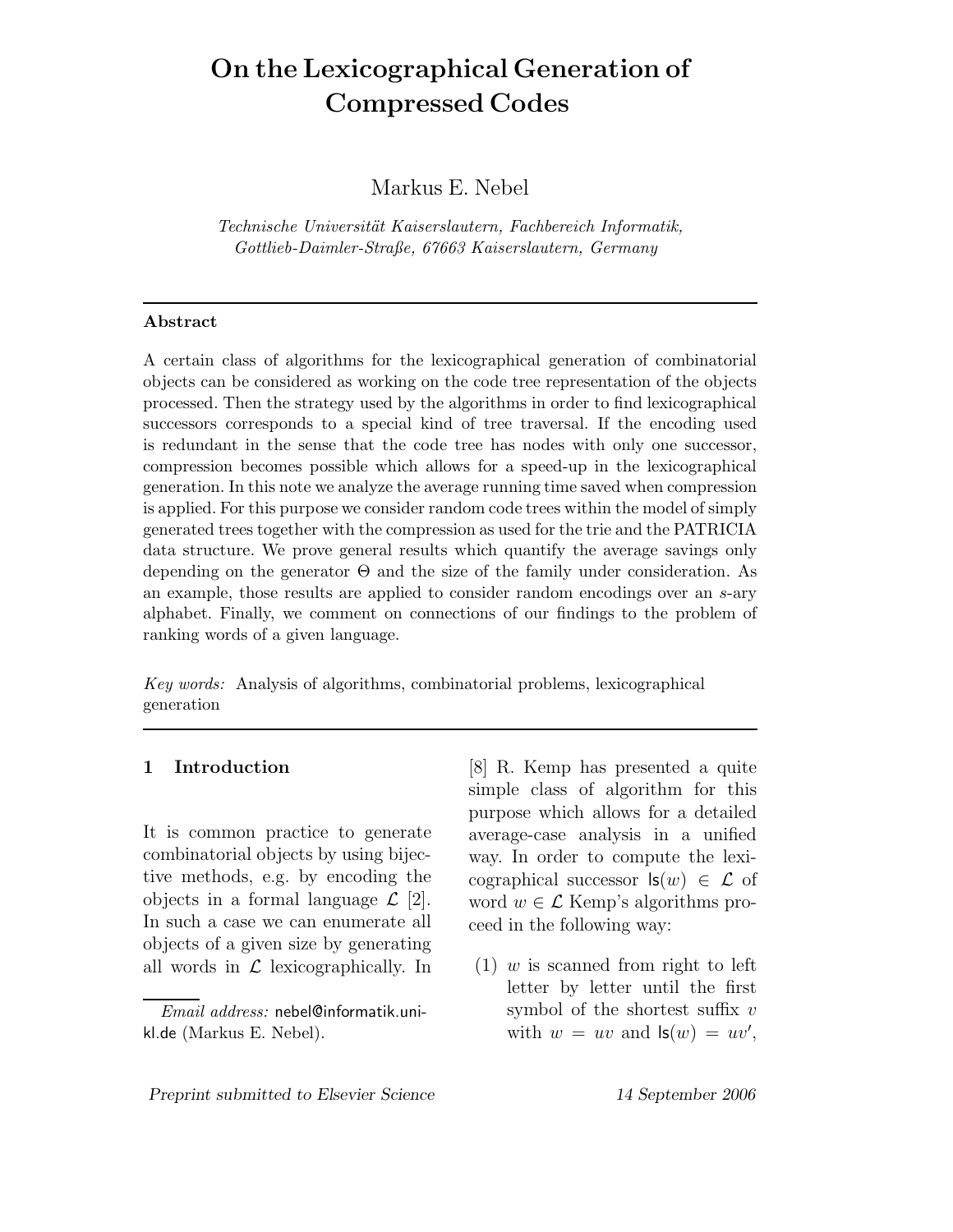$v \neq v'$ , has been found.<br>The new suffix  $v'$  of  $\mathbf{ls}(v)$ 

(2) The new suffix  $v'$  of  $\mathsf{ls}(w) = uv'$ <br>is computed and attached to the is computed and attached to the right of u.

One example of such an algorithms is the well-known method of Zaks [17] for generating t-ary ordered trees. Assuming that no knowledge on u is needed in order to compute the suffix  $v'$ , the running time of<br>such an algorithm is always proporsuch an algorithm is always proportional to the lengths of the suffixes to be changed. Furthermore, assuming that all words to be generated are of the same length (i.e. we are considering a block code) and are equally likely, it turns out that all the s-th moments about the origin of the random variable describing the cost of a lexicographical generation can be expressed by means of  $|\mathcal{L}|$ and the number of different prefixes of length k of the words in  $\mathcal{L}$  [8]. Beside other applications, this general result allowed for the analysis of the well-known algorithms by Ruskey [16] and Zaks for the lexicographical generation of trees.

In this note we will shed more light on this class of algorithms by taking a different perspective: The set of words  $\mathcal L$  to be generated lexicographically is assumed to be represented as a code tree with  $|\mathcal{L}|$  leaves. Each edge of this tree is marked by a single symbol; we assume a left-to-right ordering of edges according to the order on the alphabet which is used to lexicographically order the language, small edges (symbols) left. Concatenating the symbols on a path from the root to a leaf yields a word in  $\mathcal{L}$ . Using this representation the above strategy for finding the lexicographical successor of a word  $w \in \mathcal{L}$  is emulated by traversing the unique path form w's leaf towards the root up to the first internal node  $v$  where the edge e used by our traversal is not the rightmost edge of  $v$ . We then traverse the edge right to e heading for the leaves always continuing with the leftmost edge until we reach a leaf. This leaf represents the successor in question. Of course, the algorithms as proposed by Kemp do not work on code trees but have to identify the suffix to be changed by scanning a word from right to left, computing the words new suffix (which makes the word to become the successor) based on the knowledge that was collected during this scanning. However, having the image of a code tree in mind allows for an elegant analysis of all algorithms working this way. The key observation for this analysis is the following: If we generate all words in  $\mathcal L$  (represented by a code tree) proceeding in the way just described, each edge will be traversed exactly twice. Based on this observation it will be possible to analyze the expected amount of work to be saved by compressing the code trees in two different ways:

(1) Trie compression: Each leaf becomes a child of its first predecessor with a degree larger than 1 (which is equivalent to the deletion of linear lists at the leaves). The labels of the deleted edges are concatenated and attached to the leaf's ingoing edge. This compression transforms the code tree into a trie structure [9,14].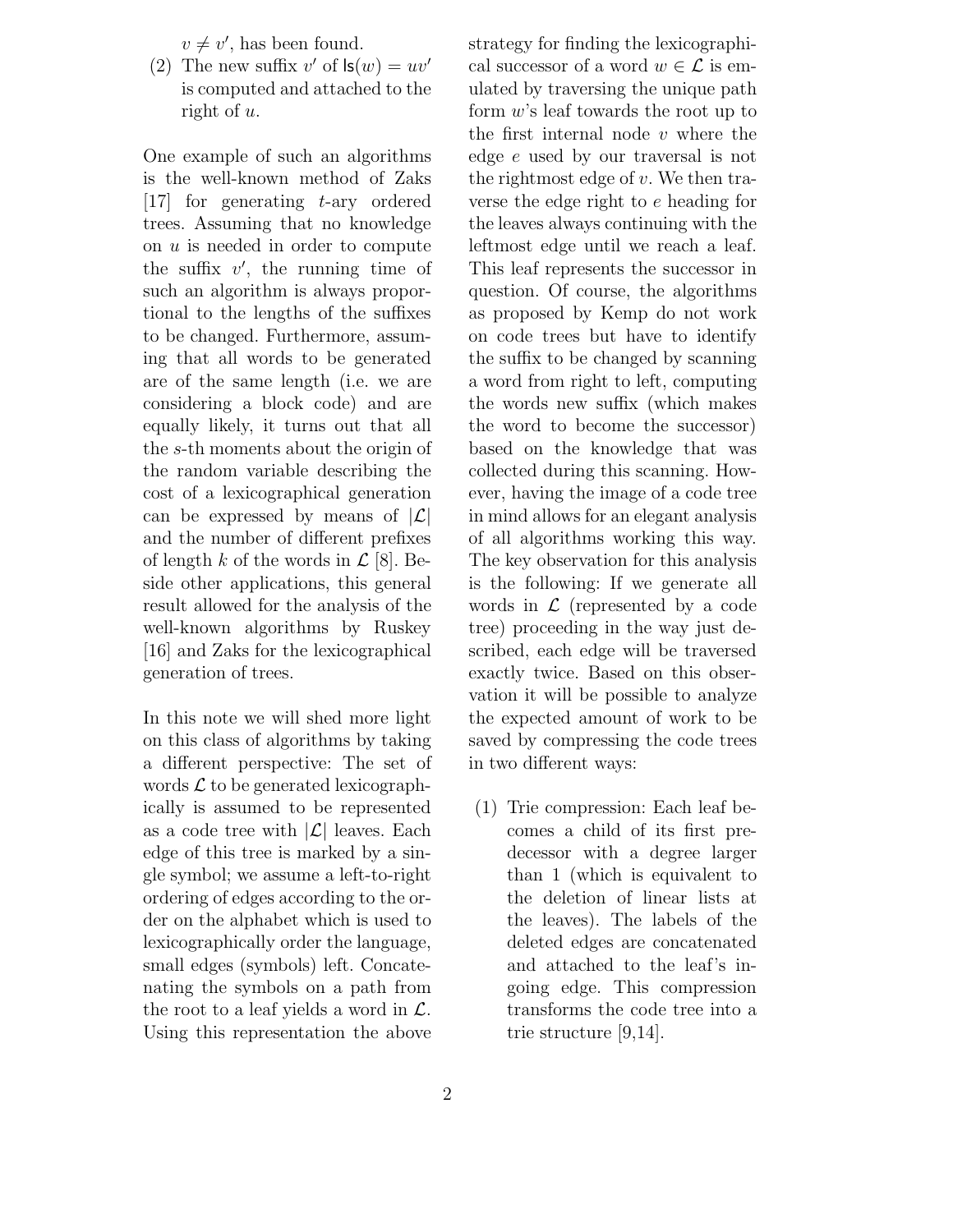(2) PATRICIA compression: All unary nodes of the tree are deleted, collecting labels at the remaining edges. By this compression the code tree becomes equivalent to a PATRICIA search-tree [9].

In both cases we will assume that the code tree to be compressed is randomly taken from a family of simply generated trees. We will prove precise formulæ for the expected amount of work saved (which is obviously given by twice the expected number of edges deleted during compression). In any case the results can be expressed by means of the number  $t(\alpha, \beta)$  of trees in the family having  $\alpha$  nodes of which  $\beta$  are leaves.

We shall mention that according to our point of view compression of codes is not an algorithmic task but is left to the designer of an algorithm. For instance when working with tree-like structures an easy and well-known encoding is given by the semi Dyck-language, representing a tree by means of a bracket term [17]. However, the code tree for the semi Dyck-language has many unary nodes giving rise to notable speedups by compression. Thus, instead of using the first encoding at hand, the designer should think of compressing the code according to the trie or PATRICIA compression strategy before preparing her algorithm.

Obviously, PATRICIA will never result in a code tree worse than the one generated by the trie compression. However, for the algorithm used for the lexicographic generation (which do not work on code trees) it might be much easier to only omit unary nodes at the leaves of a code tree than to omit them all. Therefore it makes sense to analyze both compression methods and to compare their influences.

According to the author's knowledge, this is the first paper proposing an improvement of Kemp's general algorithm or more precisely of the way we should apply Kemp's general concept. However, there are follow up papers to [8] like e.g.  $[4,6]$  or  $[12]$ which in some sense also take advantage of some kind of code trees namely in order to generate random objects of a given class (the latter is an intensively studied subject, see [2,5,10,15] to get access to the related literature). There the main idea is to generate a path from the root to the leaves and thus the encoding of an object based on a randomly chosen rank which is used to decide the next edge to be taken at a time (given an ordered set  $\mathcal U$  and a rank i, the process of computing the  $i$ -th object of U is called *unranking*). Decisions are based on subtree sizes which are determined e.g. by using decomposition rules like unions or concatenations (products) that apply to the encoding in use [12]. That way it becomes possible to automatically translate the decomposition rules of an encoding into an unranking algorithm used for the random generation of objects. Literature also deals with the reverse process called *ranking* which consists of computing the rank of a given object. In section 3.3 we will comment on a connection of our findings to the problem of ranking lexicographically ordered words of a given language.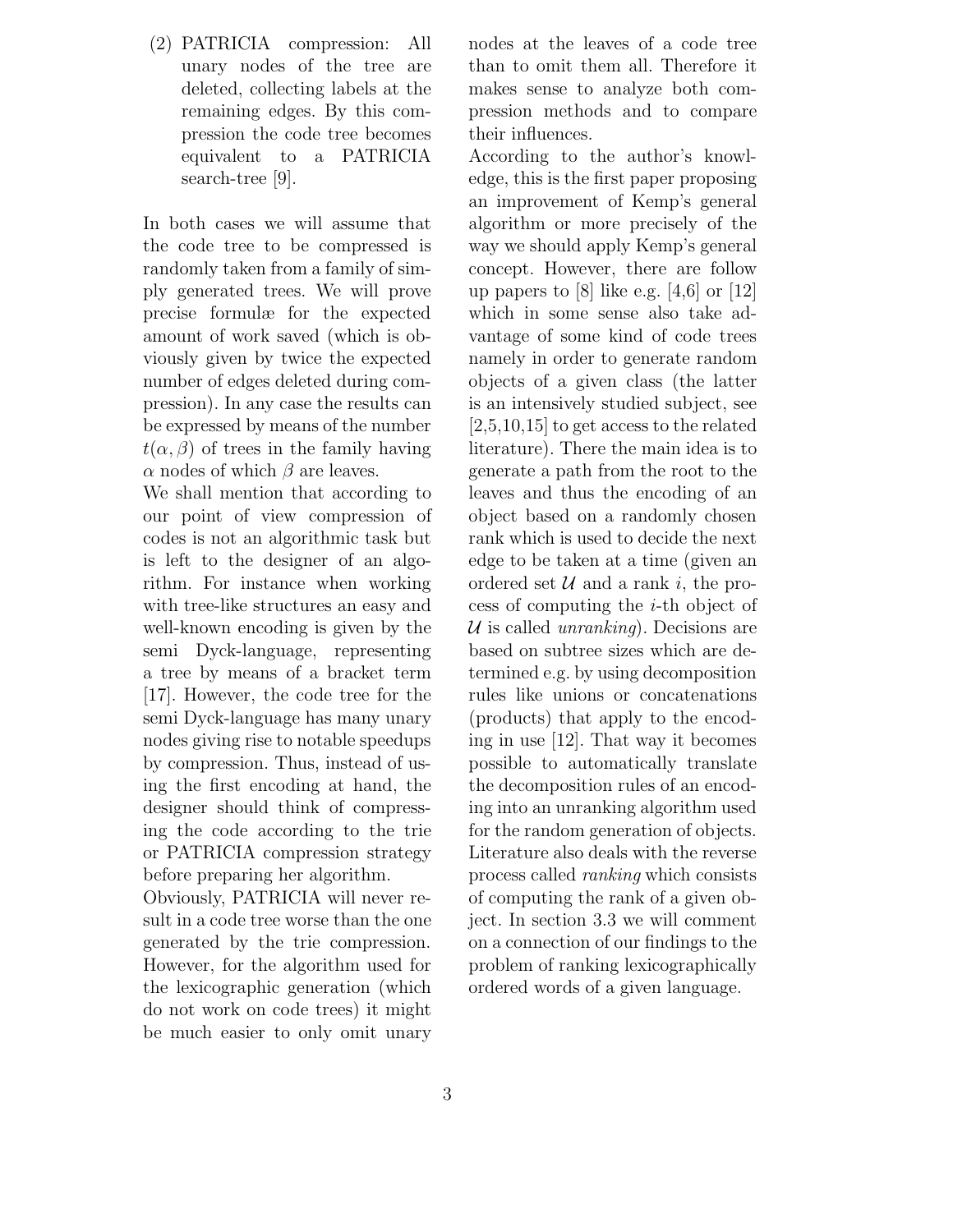## **2 Additive Weights of Simply Generated Trees**

Let  $T = (I, L, r)$  be an unlabeled rooted planar tree with the set of internal nodes I, the set of leaves L and the root  $r \in I$ ; T is said to be a  $\lambda$ tree if the root r is of degree  $\lambda$ . The weight  $\omega(T)$  of the tree T is recursively defined as follows [7]:

Let  $g, a_i, f_i : \mathbb{N}_0^3 \to \mathbb{R}, i \in \mathbb{N}_0$ , be<br>given mappings If T is the one-node given mappings. If  $T$  is the one-node tree, then  $\omega(t) := g(0,1,1)$ ; if  $T =$  $(I, L, r)$  is a  $\lambda$ -tree with the subtrees  $T_i = (I_i, L_i, r_i), 1 \leq i \leq \lambda$ , then

$$
\omega(T) := g(\lambda, n, m)
$$
  
+ 
$$
\sum_{1 \leq i \leq \lambda} (a_i(\lambda, n_i, m_i) \omega(T_i))
$$
  
+ 
$$
f_i(\lambda, n_i, m_i)),
$$

where  $n := |I \cup L|, m := |L|$ ,  $n_i := |I_i \cup L_i|$  and  $m_i := |L_i|$ ,  $1 \leq i \leq \lambda$ . Many well-known parameters of trees can be expressed in this framework; prominent examples are the internal path length or the number of paths between leaves. This framework also allows for the representation of the number of edges deleted during our compressions and thus provides a representation for the amount of work to be saved during the lexicographical generation:

**Trie compression:** With  $g(\lambda, n, m)$  $:= 2 \cdot \delta_{\lambda,1} \cdot \delta_{m,1}, a_i(\lambda, n, m) = 1$  and  $f(\lambda, n, m) = 0$ , for  $\delta$  Kronecker's symbol,  $\omega(T)$  is equal to twice the number of edges belonging to a linear list at a leaf of T. We will use  $\omega_t(T)$  to denote this weight of tree T in the sequel.

**PATRICIA compression:** With

 $g(\lambda, n, m) := 2 \cdot \delta_{\lambda, 1}, a_i(\lambda, n, m) = 1$ and  $f(\lambda, n, m) = 0, \omega(T)$  is equal to twice the number of unary nodes in T and thus equal to twice the number of edges that are deleted during a PATRICIA compression of  $T$ ; we will use  $\omega_p(T)$  as notation for this weight throughout this paper.

According to [13] a family  $\mathcal F$  of rooted planar trees is called *simply generated*, if the generating function  $E(z) = \sum_{n\geq 1} t(n)z^n$  of the number<br> $t(n) := |\mathcal{F}|$  of all trops  $T \in \mathcal{F}$  with n  $t(n) := |\mathcal{F}_n|$  of all trees  $T \in \mathcal{F}$  with n nodes satisfies a functional equation of the form  $E(z) = z \cdot \Theta(E(z))$ . Here  $\Theta(y) := 1 + \sum_{\lambda \geq 1} c_{\lambda} y^{\lambda}$  is a regular<br>function of *y* when  $|y| < R < \infty$ function of y when  $|y| < R < \infty$ . In [1] Aldous pointed out that there is a natural correspondence between simply generated random trees and Galton-Watson branching processes conditioned on size.

For families of simply generated trees the analysis of additive parameters as defined above is well understood. When only the total number of nodes in the trees is used as a parameter, [7] provides general results for the expected additive weight of simply generated trees which could be applied for the analysis of PATRICIA compression; the choice of  $q$  in case of the trie compression is not in the range of application of those results. Furthermore, using only a single parameter to specify the size of a tree makes no sense in our context. Since we have to allow unary nodes, fixing only the number of leaves of a tree would give rise for an infinite number of possibilities; fixing only the number of internal nodes or the total number of nodes makes no sense since those numbers are rather unrelated to the number of leaves of the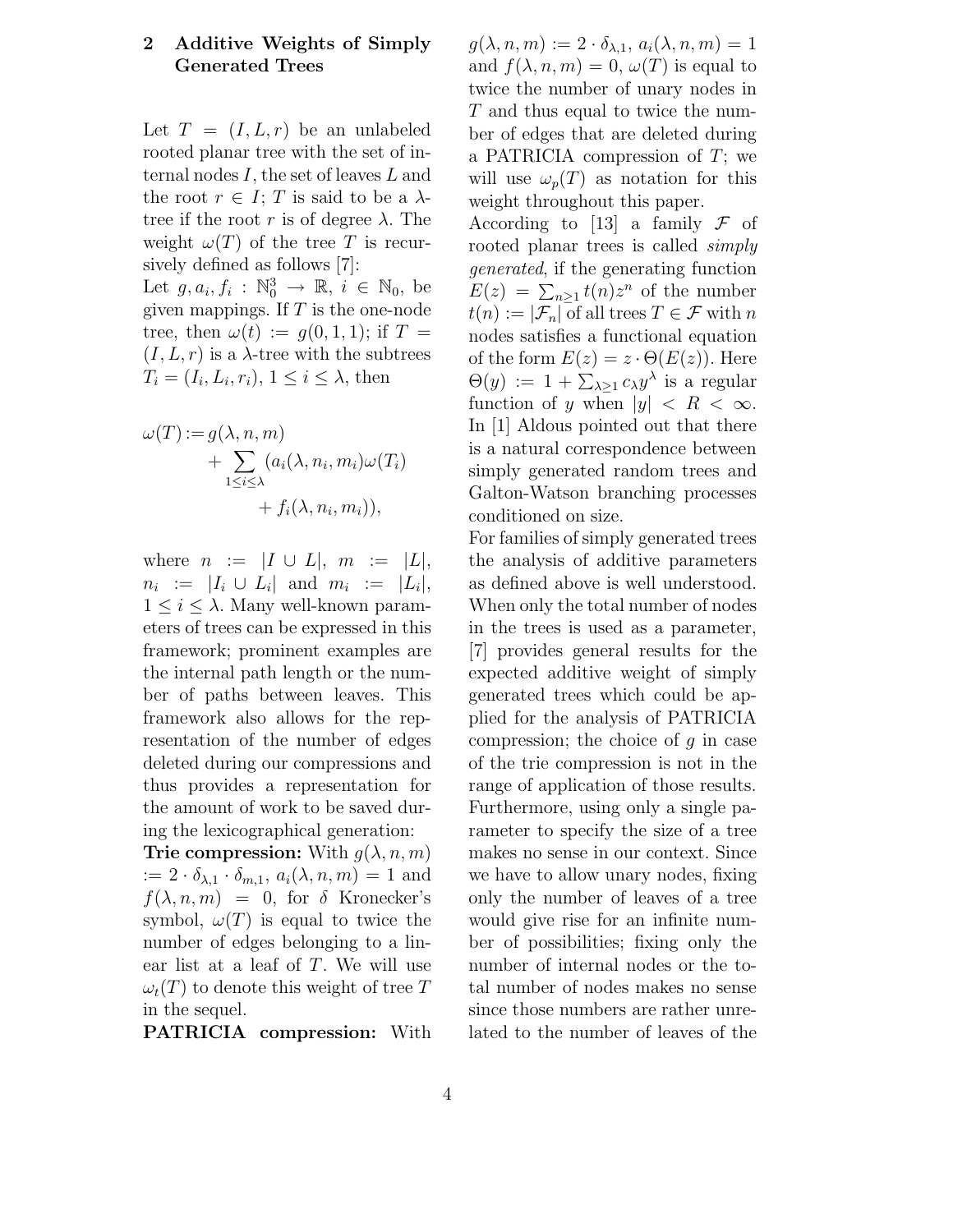tree (which is the interesting parameter for our studies). Therefore we decided to consider both as parameters, the tree's total number of nodes α and it's number of leaves  $β$ . In this way it is possible to regard the quotient  $\rho := \alpha/\beta$  which can be interpreted as kind of redundancy. To handle this setting, we are looking for bivariate generating functions in which all nodes are counted by one, all leaves by an additional variable. To make those generating function available we need a slight modification of the above definition: For  $t(\alpha, \beta)$  the number of trees in  $\mathcal F$  having  $\alpha$  nodes in total of which  $\beta$  are leaves, we define the enumerator

$$
E(z, v) := \sum_{\alpha \ge 1, \beta \ge 1} t(\alpha, \beta) z^{\alpha} v^{\beta}.
$$

Now  $\mathcal F$  is called simply generated if  $E$  fulfills

$$
E(z, v) = z \cdot \Theta(E(z, v), v) \tag{1}
$$

for  $\Theta(y, v) := v + \sum_{\lambda \geq 1} c_{\lambda} y^{\lambda}$ . At this time we do not need any regularity condition for  $\Theta$ ; this becomes only necessary in order to derive asymptotic results.

# **3 The Expected Cost for a Lexicographical Generation**

#### *3.1 General Results*

To analyze the cost for the lexicographical generation (measured by the number of edges traversed), we first observe that any code tree with  $\alpha$  nodes has exactly  $\alpha - 1$  edges, hence the number of edge-traversals needed to generate all  $\beta$  words represented by the tree is equal to  $2(\alpha-1)$ (and thus independent of  $\beta$ ). To investigate the effect of PATRI-CIA compression, let  $\mathcal F$  be simply generated by  $\Theta(y, v)$ , let  $E(z, v)$  be  $\mathcal{F}$ 's enumerator, and let  $\omega_p(T)$  denote the weight counting twice the number of nodes in T deleted by PATRI-CIA compression. Denoting by  $\mathcal{F}^{(\lambda)}$ all the  $\lambda$ -trees of family  $\mathcal F$  we find for  $C_p(z, v) := \sum_{T \in \mathcal{F}} \omega_p(T) z^{\eta(T)} v^{\ell(T)}$ 

$$
C_p(z, v) = \sum_{\lambda \ge 1} \sum_{T \in \mathcal{F}(\lambda)} \omega_p(T) z^{\eta(T)} v^{\ell(T)}
$$
  
= 
$$
\sum_{\lambda \ge 1} c_{\lambda} \sum_{T_1 \in \mathcal{F}} \cdots \sum_{T_{\lambda} \in \mathcal{F}} (2\delta_{\lambda, 1} + \omega_p(T_1) + \cdots + \omega_p(T_{\lambda})) z^{1 + \eta(T_1) + \cdots + \eta(T_{\lambda})} v^{\ell(T_1) + \cdots + \ell(T_{\lambda})}
$$
  
= 
$$
2z E(z, v) c_1 + z C_p(z, v) \Theta'(E(z, v)).
$$

Hence we conclude

$$
C_p(z,v) = \frac{2zE(z,v)\Theta'(0)}{1 - z \cdot \Theta'(E(z,v))}.
$$
 (2)

Here<sup>1</sup>  $\Theta'(y)$  is used to represent<br>  $\frac{\partial}{\partial \Theta}(y, y)$  and  $p(T)$  (resp.  $\ell(T)$ ) de- $\frac{\partial}{\partial y}\Theta(y, v)$  and  $\eta(T)$  (resp.  $\ell(T)$ ) denotes the number of nodes (resp. leaves) of T. From  $E(z, v) = z \cdot \Theta(E(z, v), v)$ we can conclude that  $E'(z, v) :=$ <br>  $\frac{\partial F(z, v)}{\partial t} = E(z, v) / (1 - z \Theta'(F(z, v)))$  $\frac{\partial}{\partial z}E(z, v) = \frac{E(z, v)}{z} / (1 - z \cdot \Theta'(E(z, v)))$ <br>holds. Thus (2) turns into

$$
C_p(z, v) = 2z^2 \Theta'(0) E'(z, v).
$$
 (3)

<sup>1</sup> Because *v* only occurs as an additive term within  $\Theta(y, v)$ , *v* always disappears when taking partial derivatives with respect to *y*.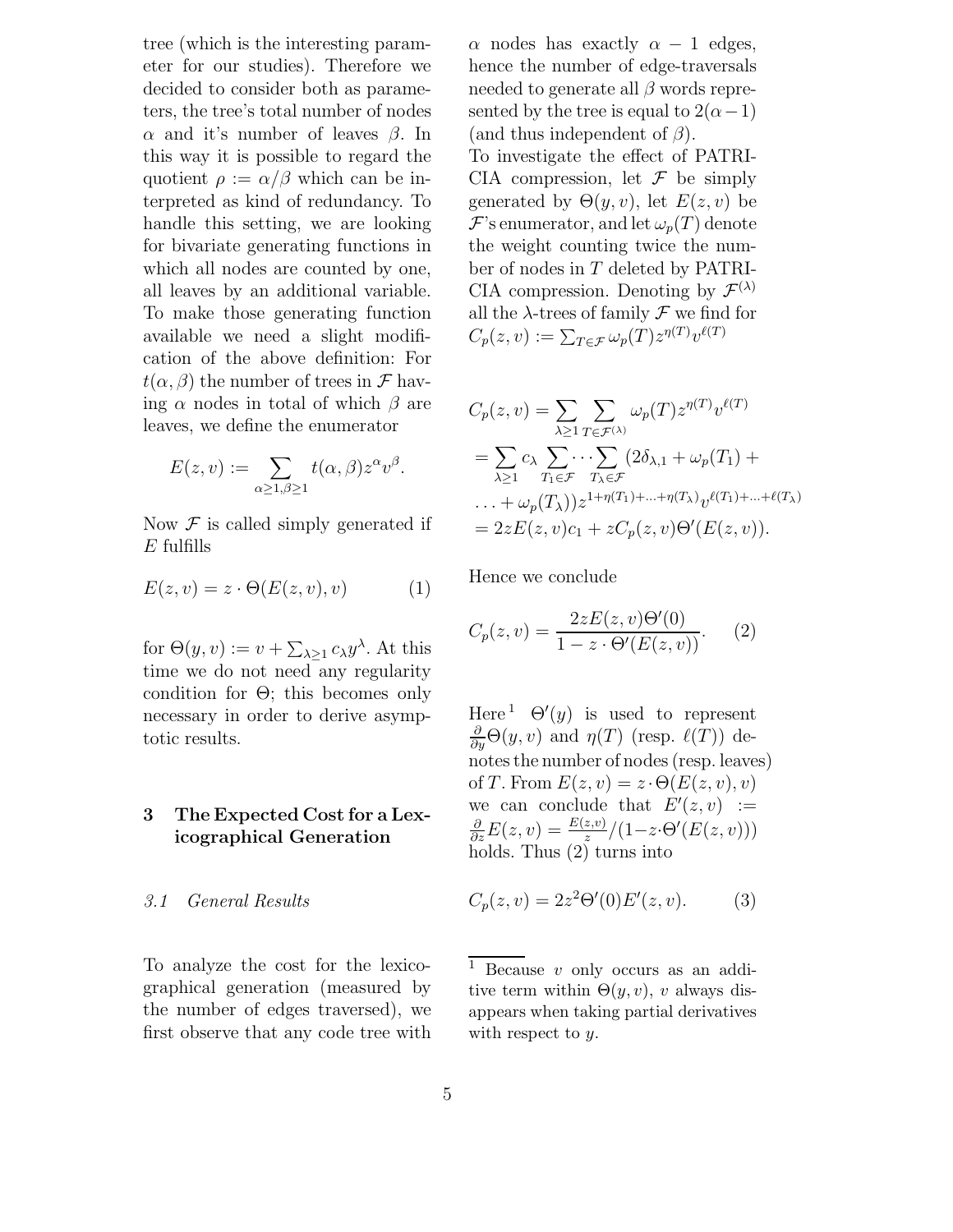For  $\omega_t(T)$  the weight according to the trie compression and

$$
C_t(z,v) := \sum_{T \in \mathcal{F}} \omega_t(T) z^{\eta(T)} v^{\ell(T)}
$$

we find

$$
C_t(z, v) = \frac{2z^3\Theta'(0)v}{1 - z \cdot \Theta'(0)} \cdot \frac{E'(z, v)}{E(z, v)}
$$
  
= 
$$
\frac{2zv \cdot \Theta'(0)}{1 - z \cdot \Theta'(0)} \frac{\partial}{\partial v} E(z, v) . (4)
$$

The first equality results from a decomposition of  $C_t(z, v)$  according to the different root degrees  $\lambda$  as done for  $C_p(z, v)$  above and the equalities  $\frac{\partial}{\partial v}E(z, v) = \frac{z}{1-z \cdot \Theta'(E(z, v))} = \frac{z^2 E'(z, v)}{E(z, v)}$  $E(z,v)$ which are direct consequences of  $(1)$ . The second equality results from those equalities too. Using the representations (3) and (4) of our generating functions we can prove:

**Theorem 1** *Let* F *be a family of simply generated trees and let all trees in* <sup>F</sup> *with* α *nodes of which* β *are leaves be equally likely. The expected number of edges traversed for the lexicographical generation of a random language* L *represented by a random tree* T *in* <sup>F</sup> *(considered as a code tree for* L*) is given by*

$$
2(\alpha-1)
$$

*if* T *is not compressed, it is given by*

$$
2(\alpha - 1) - \frac{2\beta}{t(\alpha, \beta)}
$$

$$
\times \sum_{1 \le i < \alpha} \Theta'(0)^i \cdot t(\alpha - i, \beta),
$$

*if* T *is compressed according to the*

*trie compression, and by*

$$
2(\alpha - 1) - \frac{2\Theta'(0)(\alpha - 1)t(\alpha - 1, \beta)}{t(\alpha, \beta)},
$$

*if* T *is compressed according to the PATRICIA compression.*

**Proof:** From the discussion above it is obvious that for an uncompressed code tree T the expected number of edges in question is given by  $2(\alpha-1)$ . Thus, by linearity of expectations, it is sufficient to subtract twice the expected number of edges which are deleted during compression from  $2(\alpha - 1)$  in order to consider the effect of compressing the code trees. For the PATRICIA compression the total number of edges deleted in the trees in  $\mathcal F$  having  $\alpha$  nodes and  $\beta$ leaves is given by the coefficient at  $z^{\alpha}v^{\beta}$  of  $C_p(z, v)$ . Using  $[z^{\alpha}v^{\beta}]$  to represent the operator which determines this coefficient we find from (3)

$$
[z^{\alpha}v^{\beta}]C_p(z,v) =
$$
  
\n
$$
2\Theta'(0)[z^{\alpha-2}v^{\beta}]E'(z,v)
$$
  
\n
$$
= 2\Theta'(0)[z^{\alpha-2}v^{\beta}]
$$
  
\n
$$
\times \sum_{\substack{n\geq 1\\ m\geq 1}} n \cdot t(n,m)z^{n-1}v^m
$$
  
\n
$$
= 2\Theta'(0)(\alpha-1)t(\alpha-1,\beta).
$$

Assuming a uniform distribution for the trees in  $\mathcal F$  implies the denominator  $t(\alpha, \beta)$  which shows up in the theorem in order to take expectations. For the trie compression we have to determine  $[z^{\alpha}v^{\beta}]C_t(z, v)$  for which we find from (4)

 $[z^{\alpha}v^{\beta}]C_t(z,v)$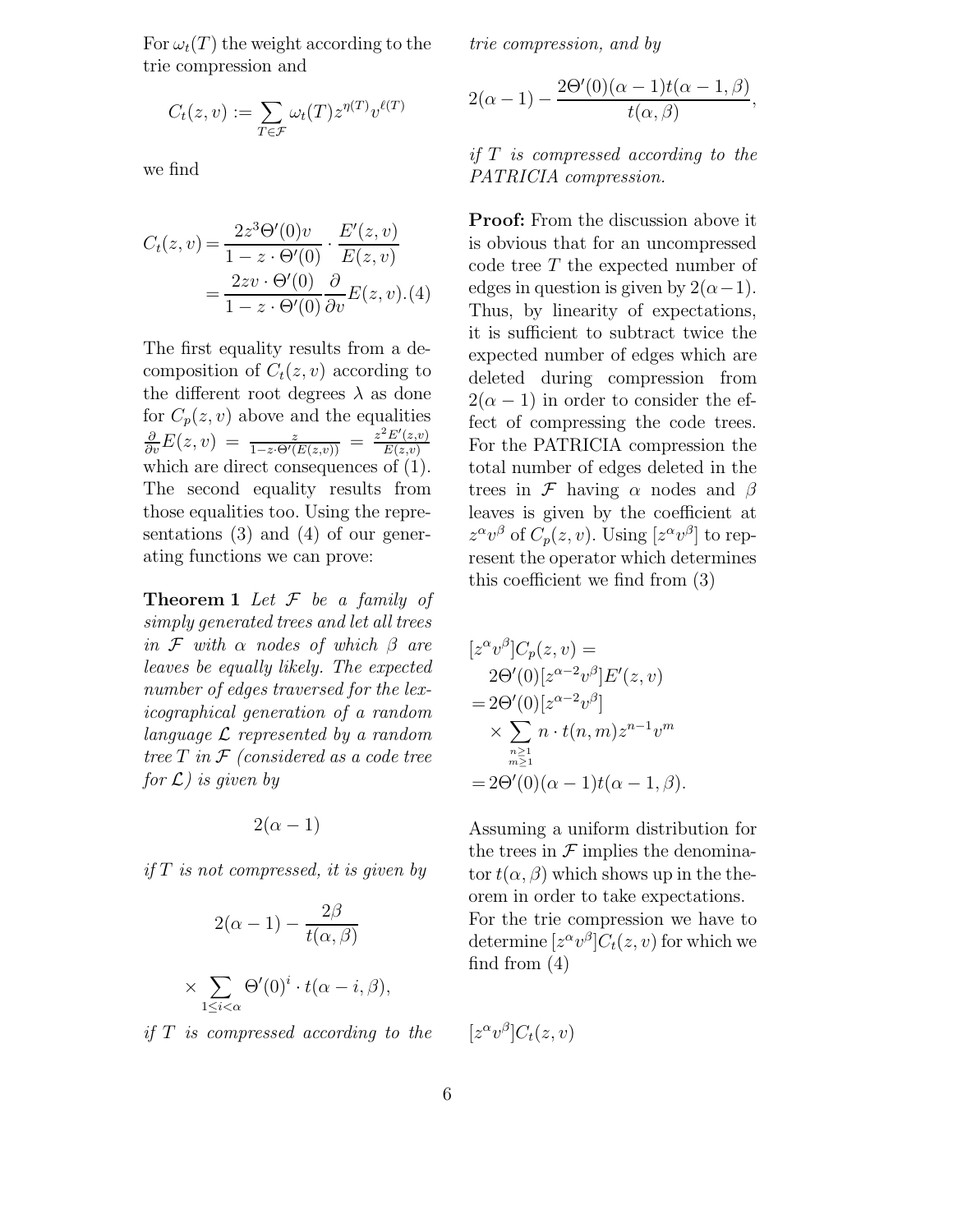$$
=2\sum_{k\geq 1}\Theta'(0)^k[z^{\alpha-k}v^{\beta-1}]\frac{\partial}{\partial v}E(z,v)
$$

$$
=2\beta\sum_{1\leq i\leq \alpha}\Theta'(0)^i\cdot t(\alpha-i,\beta).
$$

Here the first equality holds due to the expansion  $z \cdot \Theta'(0)/(1-z \cdot \Theta'(0)) = \sum_{z} z^k \cdot \Theta'(0)^k$  and the  $\Theta'(0) = \sum_{k\geq 1} z^k \cdot \Theta'(0)^k$  and the denominator  $t(\alpha, \beta)$  of the theorem<br>results from taking expectations.  $\square$ results from taking expectations.

#### *3.2 Example of Use*

We consider simply generated code trees over an s-ary alphabet. In this case we have  $\binom{s}{k}$  choices for an internal node of degree  $k$  since the  $k$ <br>outgoing edges have to be marked outgoing edges have to be marked by k different but arbitrarily chosen symbols taken from an alphabet of size s. Accordingly,  $\Theta(y, v)$  =  $v + \sum_{1 \leq k \leq s}$  $v + \sum_{1 \leq k \leq s} {s \choose k} y^k = v + (1 + y)^s - 1$ <br>is the corresponding *generator* where the term  $v$  represents the possibility of a leaf and each of the summands  $\binom{s}{k} y^k$  stands for the  $\binom{s}{k}$  $\binom{s}{k}$  different choices for an internal node of degree k. We apply Lagrange's inversion [3] in order to get an exact representation of the coefficient  $[z^{\alpha}]E(z, v)$ . In this way we find

$$
[z^{\alpha}]E(z,v) =
$$

$$
\frac{1}{\alpha} \sum_{k\geq 0} {\alpha \choose k} {sk \choose \alpha-1} (v-1)^{\alpha-k}.
$$

It is now an easy task to extract the coefficient at  $v^{\beta}$  from this representation. In the case of  $s = 2$  the resulting closed form representation of  $t(\alpha, \beta)$ closed form representation of  $t(\alpha, \beta)$ <br>is given by  $\frac{2^{\alpha-2\beta+1}}{\beta} \binom{\alpha-1}{2\beta-2} \binom{2\beta-2}{\beta-1}$ . Con- $2\beta-2$  $\big\{ \frac{2\beta-2}{2} \big\}$  $\beta-1$  $\big)$ . Consequently, the expected number of edges which needs to be traversed in case of a PATRICIA compressed code tree is given by

$$
4\beta-4.
$$

In case of the trie compression we have to traverse

$$
2\frac{(\beta-1)\,(2\,\beta-1+\alpha)}{2\,\beta-1}
$$

many edges on the average. For  $\alpha = \beta \rho$ , the quotient of both results (the case of PATRICIA compression taken as the denominator) evaluates to  $\frac{1}{2} + \frac{\beta \rho}{2(2\beta - 1)}$ . As a consequence, both compressions lead to the same complexity for a lexicographical generation in case of a minimal redundancy of  $\rho = (2\beta - 1)/\beta$  (in that case both algorithms do not change the code tree's structure). As a function of  $\rho$ , this quotient (or graphically speaking the drawback of the trie compression) grows linearly with a slope of at least 1/4 (where this lower limit results from taking  $\beta \to \infty$ ).

At this point we know how much a compression of the different kinds would speedup our algorithm on average. For any special case it would now be necessary to adapt the algorithm to the changes of the encoding implied by the compression – which might by a complicated task.

#### *3.3 Further Implications*

A problem similar to the lexicographic generation is that of ranking words of a lexicographically ordered language. Having our code tree representation of languages in mind the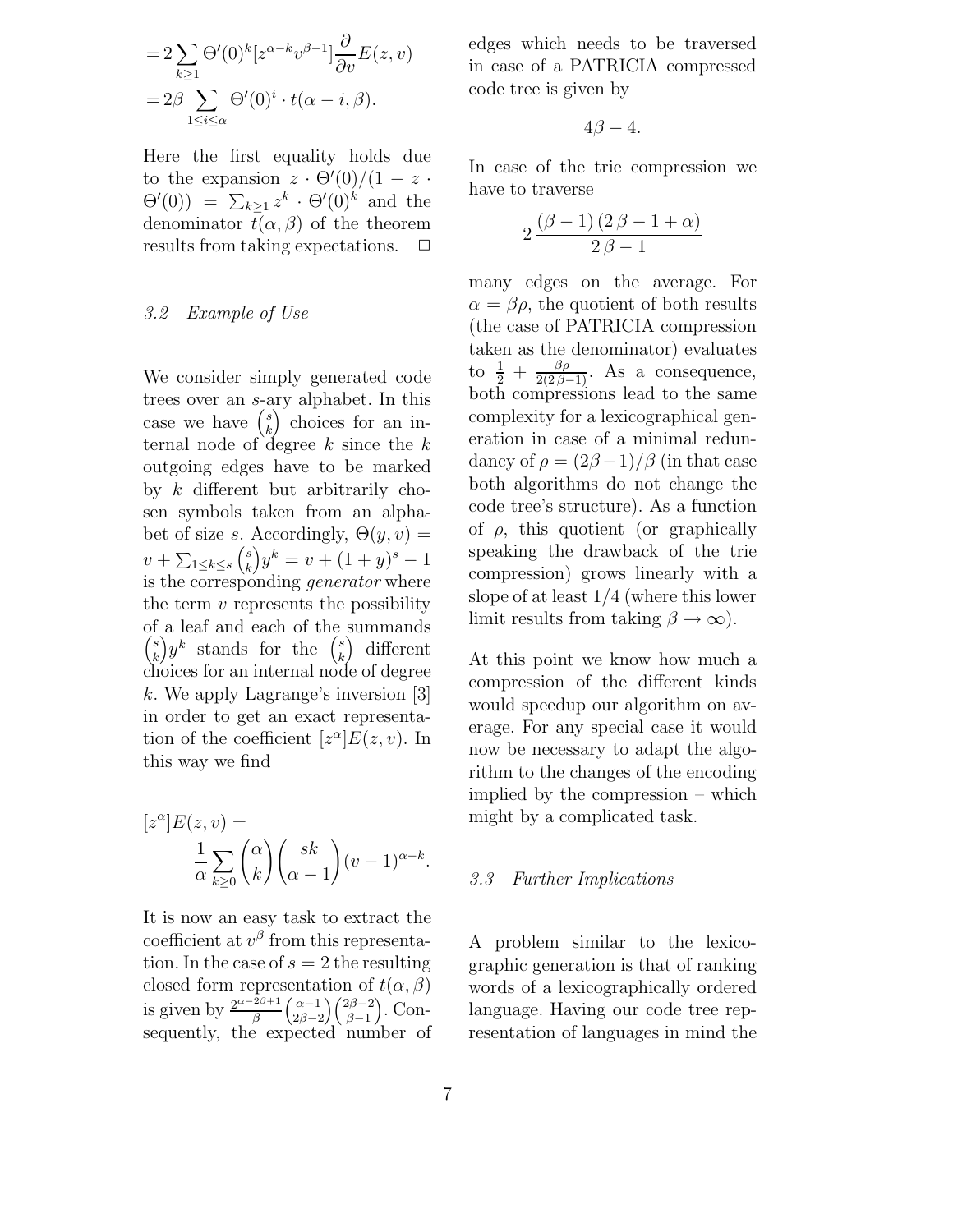general pattern for computing the rank of  $w \in \mathcal{L}$  as proposed by [11] is the following:

- Traverse  $\mathcal{L}$ 's code tree starting at the root;  $r := 0$ ;
- For a node v on level k take the edge corresponding to the  $k$ -th symbol of w; if this is the *i*-th edge of  $v$  then set  $r := r + s_{i-1};$ STOP when there is a unique path to a leaf.

Here,  $s_i$  denotes the size (number of leaves) of the node's i-th subtree; at the end of the computation  $r$  yields the rank of  $w$  (which for example might be used in order to store the corresponding combinatorial object in a database using default data types viz natural numbers).

A moment's reflection shows that the edges traversed for computing the rank of all words in  $\mathcal L$  are those that remain in the code tree for  $\mathcal L$ after trie compressing the tree. However, edges might be traverse several times while ranking the words in  $\mathcal{L}$ ; in detail, an edge leading to k leaves is used exactly k times. Thus, considering the additive weight  $\omega_r(T)$  with  $g(\lambda, n, m) := m, a_i(\lambda, n_i, m_i) := 1$ and  $f_i(\lambda, n_i, m_i) := 0, 1 \leq i \leq \lambda$ , together with  $\omega_t$  could be use in order to study the expected cost for ranking a random simply generated tree: the weight  $\omega_r(T)$  overestimates the price payed for ranking all words in  $\mathcal L$  by  $|\mathcal L|$  plus the number of edges deleted by a trie compression, which is given by  $\frac{1}{2}\omega_t(T)$ , T the code tree of  $\mathcal{L}$ .

## **4 Conclusions**

In this note we have considered the lexicographical generation of languages represented by code trees. We have considered simply generated families of (code) trees in an extended framework assuming a uniform probability distribution to derive our results. It should be mentioned that it is also possible to extend this model to a non-uniform setting by means of the  $c_{\lambda}$  (see e.g. [1]). Furthermore, we have only used our general approach to derive exact representations of the expectations in question. However, based on the implicit function theorem and standard techniques for the computation of asymptotic representations for coefficients of multivariate generating functions, it is possible to extend well-known results for the original setting by Meier and Moon and thus to derive an asymptotic representation for  $t(\alpha, \beta)$  only depending on  $\Theta(y, v)$  and its derivatives.

We have shown connections of this work to ranking and unranking procedures used e.g. for the generation of random objects and sketched a way to use our results for an analysis of a general ranking strategy proposed by Liebehenschel.

Finally we want so stress that our results may additionally be interpreted as an analysis of the expected savings (assuming a combinatorial model) for the path length of search tree structures constructed based on the digital representation of keys implied by the *compression* as used for tries and PATRICIA.